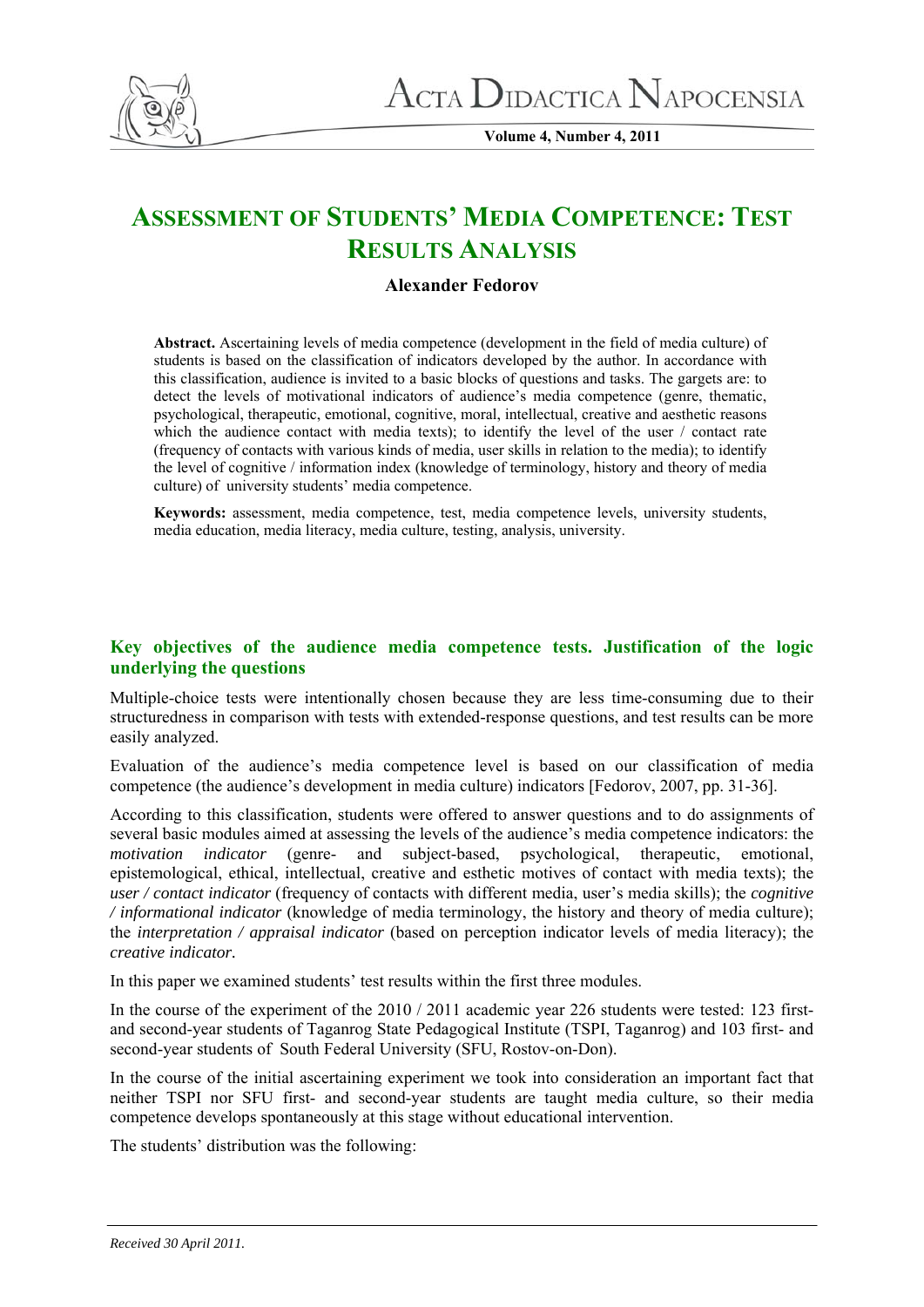| <b>University Name</b>                  | Gender                      | <b>Number of Students</b> |  |  |
|-----------------------------------------|-----------------------------|---------------------------|--|--|
| Pedagogical<br><b>State</b><br>Taganrog | Female:                     | 90                        |  |  |
| Institute (TSPI), Russia.               | Male:                       | 33                        |  |  |
|                                         | Total number of students:   | 123                       |  |  |
| <b>South Federal University</b>         | Female:                     | 63                        |  |  |
| (SFU), Russia.                          | Male:                       | 40                        |  |  |
|                                         | Total number of students:   | 103                       |  |  |
|                                         | <b>Female total number:</b> | 153                       |  |  |
| <b>TOTAL</b>                            | Male total number:          | 73                        |  |  |
|                                         | Total number of students:   | 226                       |  |  |

| Table 1. Gender Distribution of the Questioned Students |  |
|---------------------------------------------------------|--|
|---------------------------------------------------------|--|

# **Assessment of the motivation indicator level of the audience's media competence: analysis of students' test results**

*The objective of the ascertaining experiment:* to find out the audience's most popular motives (genre- and subject-based, psychological, therapeutic, emotional, epistemological, ethical, intellectual, creative and esthetic) of contact with media texts; the obtained information will enable to consider the audience's genuine preferences, pay attention to definite genres and subjects, motives that are popular with this audience and therefore exert the highest possible impact (ethical and psychological) on them. The received results are necessary for further comparison with their written creative papers, debates / discussions to better ascertain the audience's self-appraisal of their own preferences and the hidden motives revealed in the research.

*Practical realization.* The audience is offered a list of genres and subjects of different media (the printed media, radio, TV, internet, video / computer games), they are to choose the subjects and genres appealing to them. The respondents are also given a list of psychological, therapeutic, emotional, epistemological, ethical, intellectual, creative and esthetic motives of contact with media texts: they are offered to choose the motives they prefer.

Being conscious of the genre and subject preferences selected by a respondent, one can reliably surmise the type of other most important motives of contact with the media for the respondent. For instance, if a person prefers entertainment genres of media texts it tells that his / her leading motives of contact with the media are a pursuit of amusement, recreation, exciting experience, etc.

*The printed media genres appealing to students.* The analysis of the test results revealed that informational, analytical and political, literary genres are most popular with the students. Speaking of the SFU students, informational, analytical and political genres are in good demand (from 59.8% to 73.5% of the Rostov students chose these genres meanwhile the TSPI students' rate was from 49.6% to 63.4%); the boys mainly prefer analytical genres. Literary genres were chosen by 49.6% of the TSPI students and 33.3% of the SFU students.

The students' (both from Rostov and Taganrog) attitude to print advertising proved to be equally moderate in whole: from 13.8% to 14.7% of the students named advertisements among their preferences.

At any rate, practically more than half of the junior students showed their interest for information, analytics and political journalism in the contemporary press. The audience does not seem to be content only with the entertaining press sector (games, competitions) though it also attracted from 19.6% to 51.2% of the respondents. Only 2.9% of the Rostov students, apparently, tend to isolate themselves from the press as they definitely rejected having any favorite press genres.

In 2010, T. Myasnikova tested 200 German students of Ludwigsburg University of Education (157 female students and 43 male students) and 200 Russian students of Orenburg State University (150 female students and 50 male students) using some parts of our test [Myasnikova, 2010, p. 27].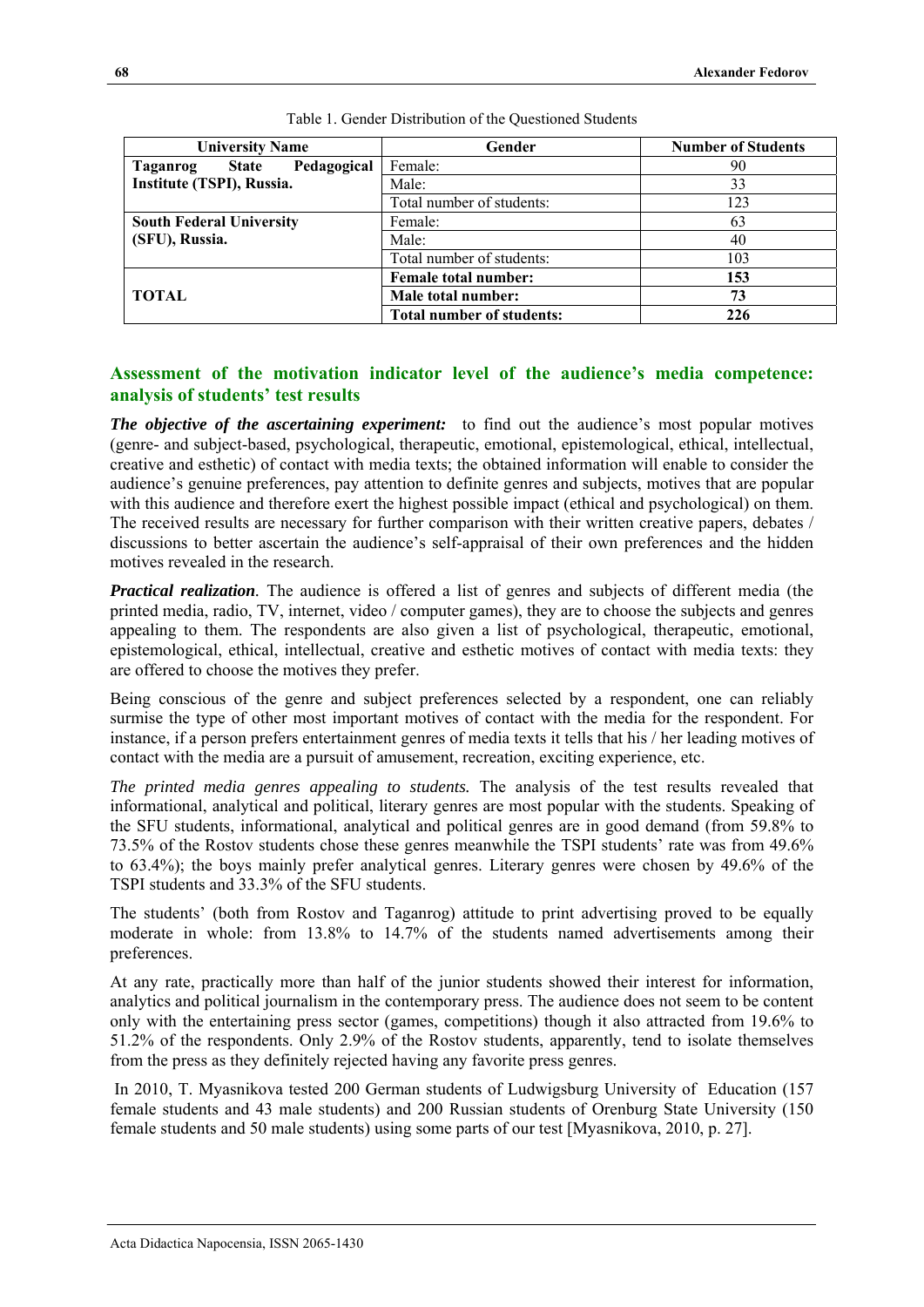It seemed interesting to us to compare the media preferences of students from four universities – South Federal University, Taganrog State Pedagogical Institute, Ludwigsburg University of Education and Orenburg State University.

About half of the Orenburg State University students (53%) named the informational genre as the most preferable what entirely coincided with the SFU and TSPI students' opinions. But the German students turned out to be more information-oriented - 93% [Myasnikova, 2010, p. 29]. On the other hand, in whole 50% (in the three universities) of the Russian students tend to read analytical press content while the German students' rate is only 29%.

The same goes with literary genres. The average preference rate here is 40% among the students of the three Russian universities and only 24% among the German students.

A wide divergence of opinion manifested itself in relation to games and competitions arranged by the press (from 19% to 51%). But towards advertisements all students' opinions were surprisingly unanimous – in a very short range from 9% to 15% of preferences.

*Radio transmission genres appealing to students.* The students' preferences in radio transmission genres much more correspond to the general media orientation of the wide audience. In Taganrog, Rostov, Orenburg and Ludwigsburg the overwhelming majority of students (especially females) (from 64% to 82.9%) prefer pop / rock music radio programs. And the preference rate of the students from Ludwigsburg is 81%.

Radio games and competitions look less impressive against this background – from 5.5% to 24.4% of preferences.

The number of classical, jazz and folk music lovers in whole does not exceed 18%, and the male audience absolutely denies listening to folk music. For example, classical music scored only 14% with the students from Ludwigsburg University of Education.

As for informational radio genres here the students' preference rate correlates with their choices in the press: from 42% to 51% of the students from the both countries eagerly listen to news radio programs. Analytical and political radio program genres attract a smaller audience (from 12% to 32%). Literary and dramatic radio programs appeal to not more than 12.2% of the students.

Curiously enough, the popularity of radio advertising with the Taganrog and Rostov students turned out to be three times lower than that towards the press (from 4.0% to 4.9%), and with the German students it was yet lower  $-0.5\%$  [Myasnikova, 2010, p. 29]. Apparently, the young audience trusts the printed advertising more.

Symptomatically, the number of the students who are not attracted by radio in general (from 4.0% to 4.9% of respondents) is nearly twice as much as the number of the respondents who ignore the press. However, the number of avid listeners of radio pop-music hits exceeds it fifteenfold.

*Television programs appealing to students.* Practically all public opinion polls of the recent decades have shown the dominating popularity of film and serials on television. Our survey is not an exception either. Though nearly 80% of the students prefer listening to music on the radio, from 62.75% to 80.5% of the students choose watching movies, serials, sitcoms when communicating with the screen, while the pop / rock music broadcasted on TV scores from 47.1% to 63.4% of the Russian students and only 18% of the German students [Myasnikova, 2010, p. 30].

Admittedly, in relation to the popularity of different music styles the students' television preferences completely correlate with their radio preferences. Classical, jazz and folk music on the screen in whole attracts not more than 9% of the audience.

From 12.7% to 34.1% of the students confirmed their interest in television games / shows and competitions with the dominating female sector of the audience.

As in the case of the press, informational, analytical and political genres are very popular with the SFU students: from 47.1% to 66.7% of the Rostov students chose these genres whereas among the TSPI students the rate was from 31.7% to 43.9%. The Orenburg students made a similar choice (from 37% to 59%). But the German students as in the previous case preferred information to analytics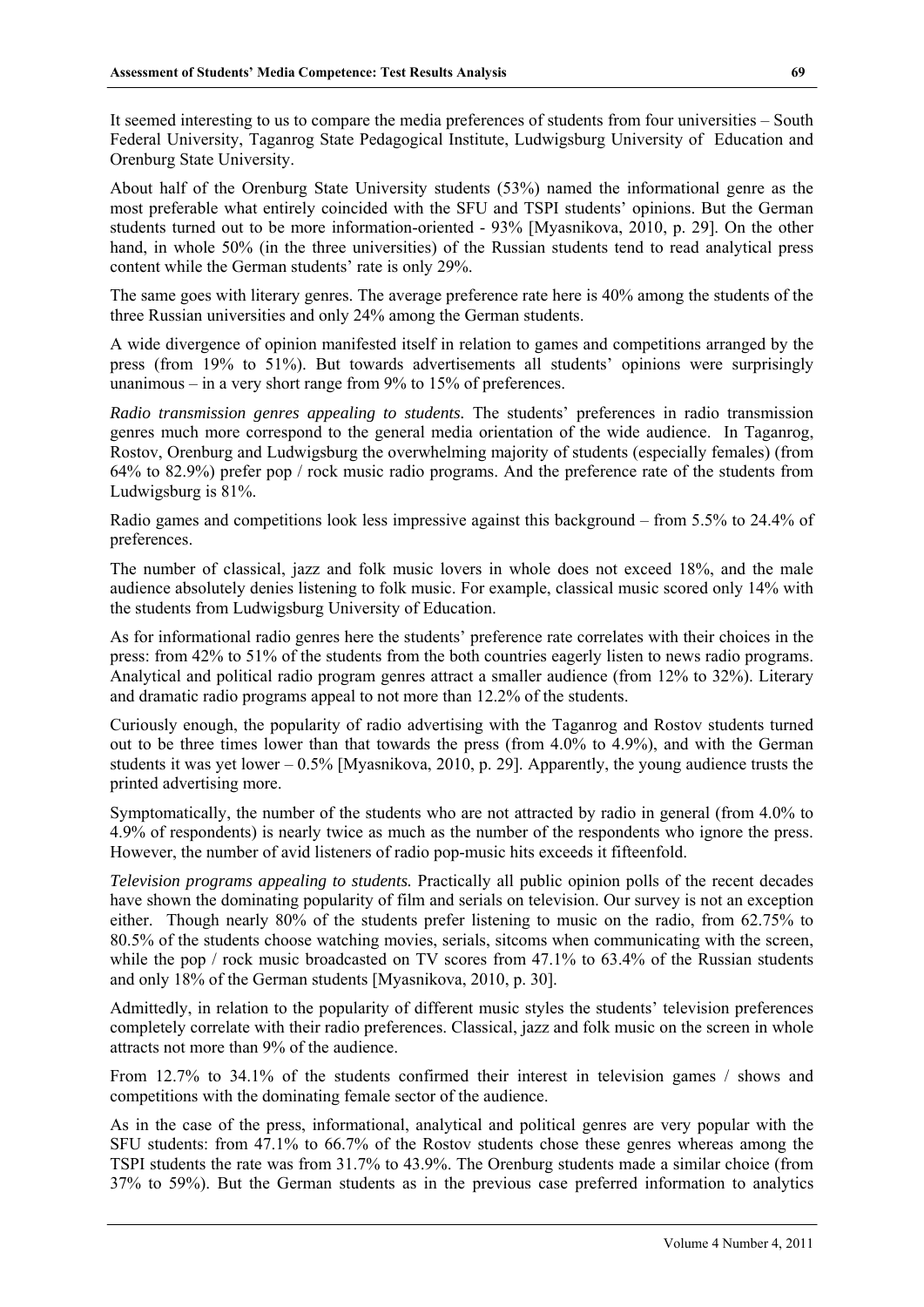(correspondingly – 65% and 20%). [Myasnikova, 2010, p. 30]. However, at the average, information both in the press, on the radio and television attracts approximately half of the interviewed students.

There were more fans of television commercials among the Russian students (from 6% to 9%) than of advertisements on the radio, but all the same, this number was obviously less than the number of those who supported advertisement in the press. But the German students again revealed a strong rejection of advertisements (only 0.5% named it as a preferred genre) [Myasnikova, 2010, p. 30]. At the same time, television excites the students' antipathy just like radio (in whole, up to 5% of respondents are against it).

*Genres of websites appealing to students.* The students have the same informational, analytical and political preferences regarding internet sites: from 52% to 64.7% of the students from Rostov and Taganrog (without a tangible gender difference) refer to the internet in search of the required information and analytical reviews. But the German students as well as in the previous cases prefer information (73%) to analytics (18%).

Literary works are read online and downloaded by less than a fourth of the Russian students. Being more law-abiding (copyright law), the German students are very cautious here (4% of respondents).

From 53.7% to 66.7% of the Taganrog and Rostov students get film and television media texts online. Obviously, it is a trifle less than the number of the same students (up to 80%) who watch movies and serials on television. But let us remember that the quantity of networked PCs is still below the number of home TV sets in Russia.

The German students are not quite active here either (35% of preferences). Curiously enough, the Orenburg students support them in the case (33% of preferences) [Myasnikova, 2010, p. 30].

As for musical preferences, we face with the familiar tendencies in the students' answers: from 44.1% to 73.2% of the Rostov and Taganrog students prefer pop online music whereas classical, jazz and folk music genres scored not more than 13% of devotees.

Internet games and competitions are popular with a fourth of the asked students (from 18.6% to 26.8% of respondents).

The students' attitude to network commercials is approximately similar to television advertising (from 4.9% to 7.8% of the respondents are for it).

Not more than 3% find nothing interesting on the internet for themselves among the questioned students, consequently, the internet content is appealing and interesting in a varying degree for 97% of the SFU and TSPI students.

*Film / serials genres appealing to students.* A great popularity of movies and serials ascertained in the course of analyzing the test results per se does not help to define the range of the audience's genre preferences. That is why the students were offered to name their favorite genres (the audience could choose from the suggested list of variants as before).

As would be expected, comedy (from 78.4% to 82.9%) and melodrama (from 38.2% to 58.5% with more than a twofold prevalence of female respondents) appeared at the top of the preference list. Well, it is quite natural for young people to enjoy themselves, and for girls (unlike boys) to worry about the never-ending sufferings of their favorite cute heroines of modern melodrama serials.

Another entertainment genre – sci-fi also attracted a significant number of supporters (from 38.2% to 56.1% of votes). The reason is clear: the appearance of new computer 3D technologies made sci-fi movies much more spectacular than, say, 10 years ago.

By the same token, perhaps, fantasy (from 25.5% to 41.5%) and myth genres (from 19.6% to 29.3% of preferences) are popular with junior students from Rostov and Taganrog.

Traditionally, the young audience also prefers such entertaining action / suspense genres as detective and thriller (from 32.4% and 41.5% of votes without a tangible gender difference), catastrophe and horror films (from 28.4% to 36.3% with a slight predominance of the male audience).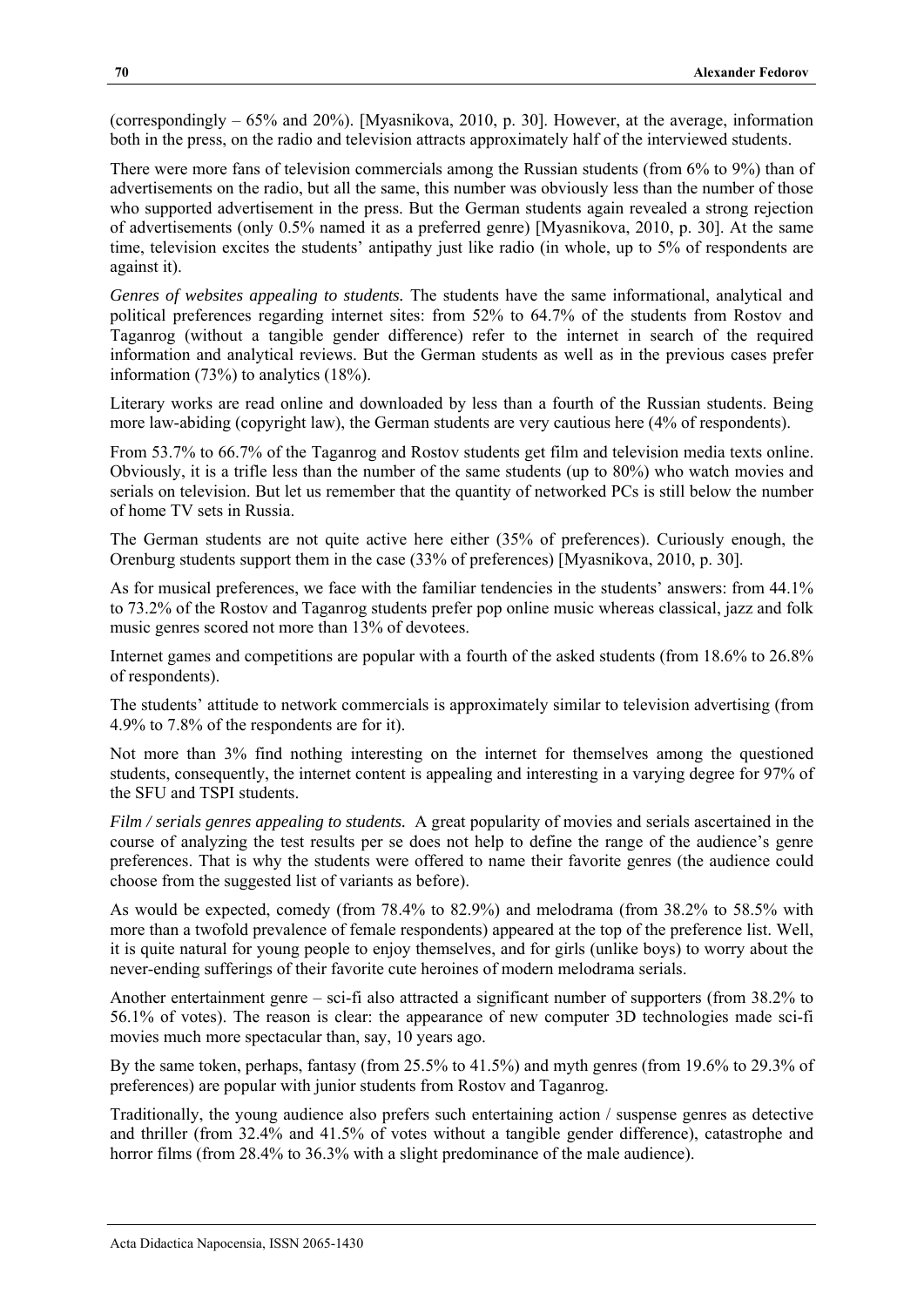Musicals are favored primarily by the female audience (22%). In any case, the number of this genre's female supporters exceeds the number of the male students threefold.

Western (from 12.2% to 16.7% of male voices predominately), satire (from 9.8% to 16.7% of preferences), operetta (from 2% to 4.9%) and vaudeville / dance (from 1% to 2.4% of sympathies) turned out to be the least popular entertainment genres. Probably, all these genres are considered by the students as obsolete and out of line with modern 'trends and brands'.

Among 'serious genres' requiring one's active intellectual perception involvement drama (from 41.25% to 46.3% with some predominance of the female audience) took the first place. However, we should not forget that actually not every student can easily tell drama from melodrama.

Such genres as tragedy (from 14.6% to 17.6%) and parable (from 2.9% to 7.3%) which are more difficult for perception were outsiders of the students' preferences. Moreover, none of the questioned male students voted in favor of the tragedy.

Mixed genres scored from 14.6% to 24.5% of the students' votes, in other words, 75% of the audience prefers basic and clearly defined media genres.

There were very few students who rejected movies and serials in principle (from 2% to 2.4%).

In the early 1990s we carried out an analytical poll of TSPI students on their genre preferences. Curiously enough, after 20 years the list of the leading movie genres practically has not changed. In 1991, comedy was selected by 90% of the respondents, melodrama -  $88\%$ , sci-fi – 71.1% [Fedorov, 1994, p. 318].

The list of genre outsiders in 1991 approximately coincides with the present-day list – parable (4.7%) and tragedy (3.3%). Though there were much fewer supporters of drama in 1991 (11.6%) [Fedorov, 1994, p. 318].

In spite of the differences in some percentage figures, all this indicates that the general tendency of the students' genre preferences in the media has changed very little recently: the dominating orientation towards entertainment genres has remained the same.

*Genres of video / computer games appealing to students.* The SFU and TSPI students favored jigsaws / puzzles (from 25.5% to 63.4% votes), action (from 26.8% to 43.1%), role play (from 25.5% to 41.5%) among video / computer games genres. At the same time puzzles were most favored by the female sector of the audience and action and role play were more popular with the male audience.

In whole, our analysis has shown that in relation to computer games there is not such a striking difference of opinion as in relation to movies and serials. For example, quests, stimulation games, strategy games more or less evenly scored from 14.7% to 35.3% (with a slight predominance of male respondents).

At the same time, a fifth of the questioned students are indifferent to computer / video games at all.

**Media text** s**ubjects of the press, radio / television programs, websites, and computer games appealing to students.** The SFU and TSPI students' answers concerning preferred subjects of media texts help to check the validity of the audience's genre preferences.

For instance, if comedy (from 78.4% to 82.9%) and melodrama (from 38.2% to 58.5%) headed the list of the students' genre preferences, naturally, it correlates with the subjects often represented in these genres – youth (from 51.0% to 70.7%), love (from 36.0% to 58.5%), modern life (from 40.0% to 41.5%), sports (from 21.9% to 29.0%), ethics (from 19.5% to 24.0%), erotica (from 16.0% to 29.3%). There are much more supporters of the love subject among the female students as in the case of melodrama. But the erotic subject appeals more to the male audience.

A similar correlation manifests itself regarding the popularity of detectives and thrillers, catastrophe and horror films: from 28.4% to 41.5% of such genre preferences quite correlate with the criminal subject (from 28% to 29%), the adventure subject (from 23% to 48%), the mystic subject (from 30.0% to 36.6%) and the psycho-pathological subject (from 14% to 25%).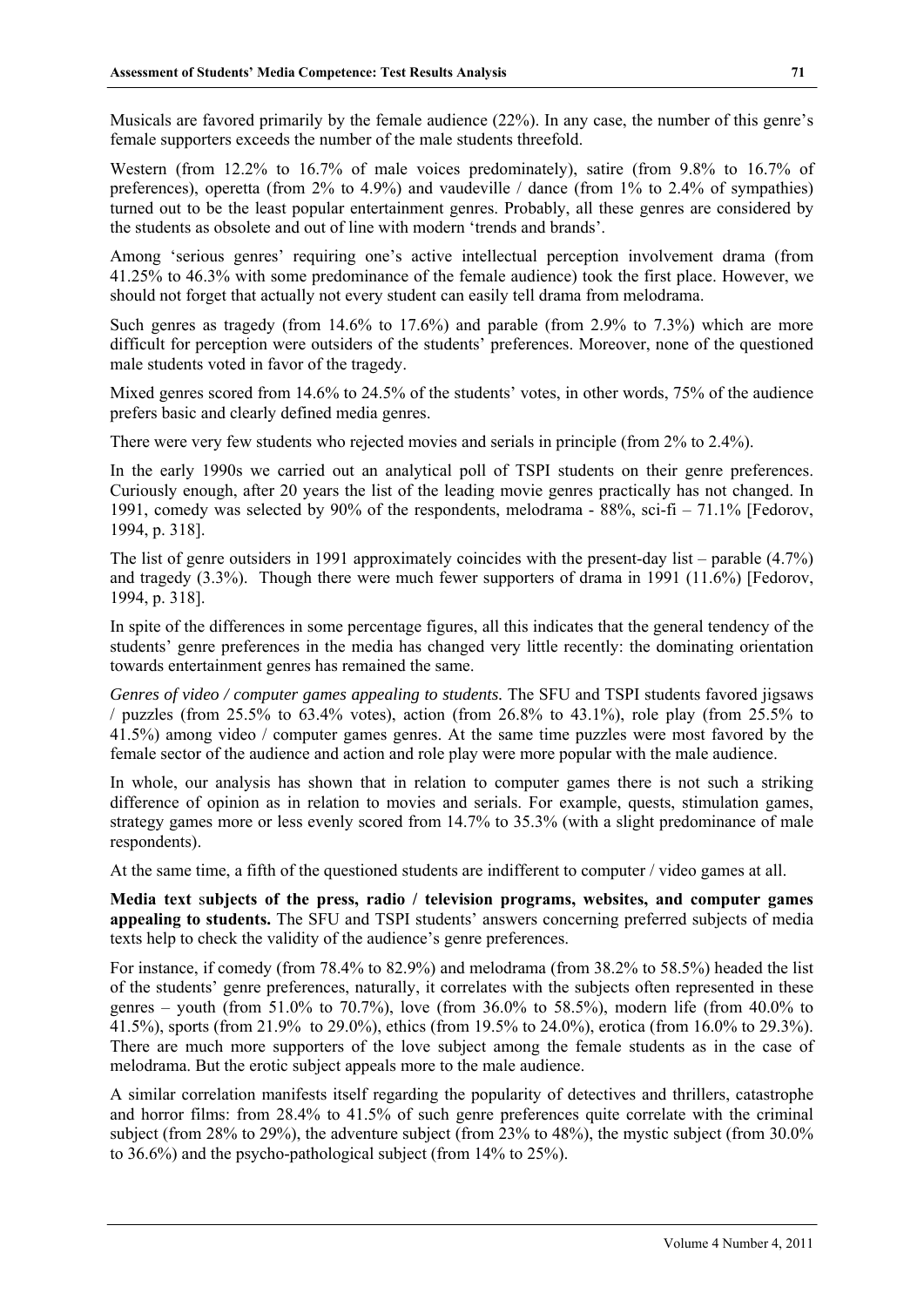The students of both the universities revealed a keen interest in the history subject (from 41.5% to 50.0% of preferences).

The ecological topic appeals mainly to girls (up to 36%) and the war subject – to boys (up to 38%).

One would think that intending teachers should take interest primarily in the school, pedagogical subject, but as a matter of fact, the will-be teachers and future psychologists, sociologists and philosophers showed an equally low interest in this topic (from 10.0% to 12.2%).

Focus-group interviews in the pedagogical university confirmed this tendency: the choice of the future career does not greatly affect the students' genre media preferences.

On the average, such subjects as war, professions, science and research, religion failed to exceed 26% of the students' votes.

Against the background of the more or less coinciding percentage preferences of the SFU and TSPI students, a striking difference in relation to the political subject of media texts is quite conspicuous. The number of the future teachers who favored the subject was only 12.2% (without a noticeable gender difference), whereas the number of the Rostov students interested in the subject was 58.0% (without a significant gender difference either). Such "politicization" of the SFU students is, probably, caused by the fact that most of them study the university subjects connected with sociology, politology and philosophy.

Only 2% of the students (from Rostov) proved to be uninterested in either of the subjects, and it exactly correlates with the number of the students indifferent to movies and serials (from 2% to 2.4%).

An analogous survey of TSPI students in 1991 (we questioned 330 respondents) manifested similar tendencies – such topics as youth  $(70.9\%)$ , love affairs  $(89.0\%)$  and modern life  $(73.8\%)$  were at the top of the preference list [Fedorov, 1994, p. 319].

Let us compare the media text subjects favored by students from the four universities - South Federal University, Taganrog State Pedagogical Institute, Ludwigsburg University of Education and Orenburg State University [Myasnikova, 2010, p. 27].

As is obvious from Table 2, the most common subject preferences of students from the four universities concerned the following topics: history (more than 40%), modernity (about 40%), sports, ethics and science (on average, about 20%). The criminal subject excited an identical interest with the Rostov, Taganrog and Ludwigsburg students (about 30% of preferences). The love subject is nearly equally popular with the students from Ludwigsburg and Taganrog (from 53% to 58%).

|                |                                                 | Number of students (in percentage terms)<br>who chose the topic in the following universities: |                                                                      |                                                                      |                                                    |  |  |  |
|----------------|-------------------------------------------------|------------------------------------------------------------------------------------------------|----------------------------------------------------------------------|----------------------------------------------------------------------|----------------------------------------------------|--|--|--|
| $N_2$          | Media text subjects<br>appealing to<br>students | <b>South Federal</b><br>University<br>(Russia)                                                 | <b>Taganrog State</b><br>Pedagogical<br><b>Institute</b><br>(Russia) | Ludwigsburg<br><b>University of</b><br><b>Education</b><br>(Germany) | Orenburg<br><b>State</b><br>University<br>(Russia) |  |  |  |
| 1              | history                                         | 50.0%                                                                                          | 41.5%                                                                | 44.5%                                                                | 41%                                                |  |  |  |
| $\overline{2}$ | space                                           | 15.0%                                                                                          | $17.1\%$                                                             | 9%                                                                   | 14%                                                |  |  |  |
| 3              | crime                                           | 28.0%                                                                                          | 29.3%                                                                | 30%                                                                  | 14%                                                |  |  |  |
| $\overline{4}$ | love                                            | 36.0%                                                                                          | 58.5%                                                                | 53%                                                                  | 45%                                                |  |  |  |
| 5              | mystery                                         | 30.0%                                                                                          | 36.6%                                                                | $10.5\%$                                                             | 31%                                                |  |  |  |
| 6              | youth                                           | 51.0%                                                                                          | 70.7%                                                                | 19%                                                                  | 49%                                                |  |  |  |
| 7              | science and research                            | 24.0%                                                                                          | 17.1%                                                                | 24%                                                                  | 19%                                                |  |  |  |
| 8              | ethics                                          | 24.0%                                                                                          | 19.5%                                                                | 19%                                                                  | 20%                                                |  |  |  |
| 9              | politics                                        | 58.0%                                                                                          | $12.2\%$                                                             | 27%                                                                  | 25%                                                |  |  |  |
| 10             | adventure                                       | 23.0%                                                                                          | 48.8%                                                                | 28%                                                                  | 33%                                                |  |  |  |

Table 2. Media Texts\* Subjects Appealing to Students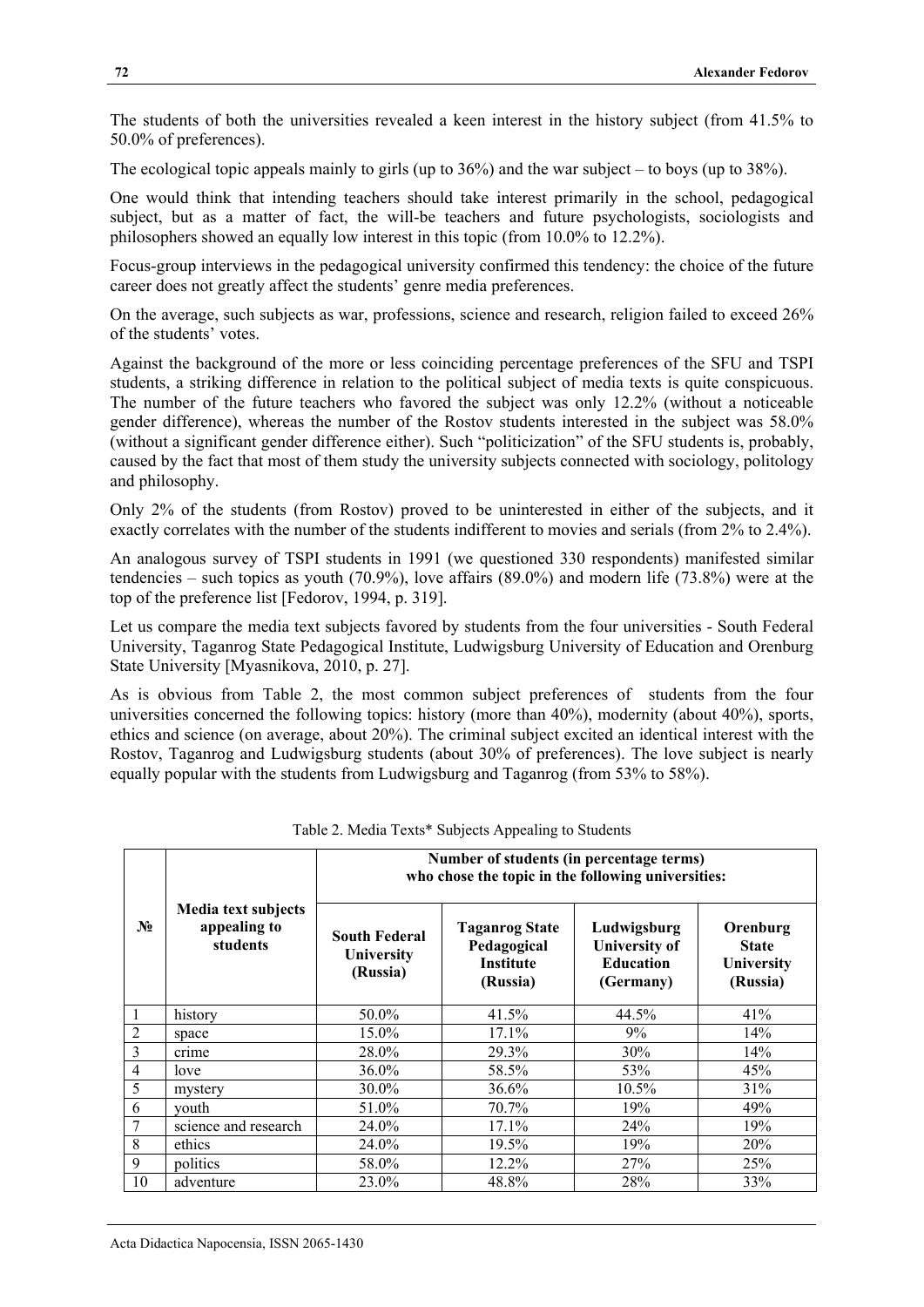| 11 | business  | 14.0%   | 4.9%  | $8.5\%$ | 6%  |
|----|-----------|---------|-------|---------|-----|
| 12 | religion  | 13.0%   | 4.9%  | 24.5%   | 11% |
| 13 | modernity | 40.0%   | 41.5% | 43%     | 39% |
| 14 | sports    | 29.0%   | 21.9% | 25%     | 20% |
| 15 | ecology   | $6.0\%$ | 21.9% | 6%      | 11% |
| 16 | erotica   | 16.0%   | 29.3% | 10%     | 16% |

\* some subjects included in our testing experiment (e.g. war, pedagogic themes, etc.) were used in the experiment carried out by T. Myasnikova.

A third of the students (from Rostov, Taganrog, Orenburg) favors the mystic subject to the prejudice of religion (that failed to score more than 14% of the respondents in either of the Russian universities). But the German students who are, probably, more religious treat these two subjects differently: almost one fourth of them supports the religious subject and only 10% are interested in the mystic subject. They do not seem to care about the space exploration subject either.

It seems rather surprising that the German students are practically indifferent to the youth subject, and we still cannot find a rational explanation of the phenomenon…

The TSPI students (12.2%) turned out the least politicized in their subject media preferences. On the other hand, they are most ardent supporters of the adventure (48.8%) and ecological subjects (21.9%), the latter can be explained by the fact that TSPI junior students attend a course of ecological education.

However, in spite of some discrepancy, the topical media preferences of students from the four universities and two countries have, evidently, more common rather than different features. Anyhow, the dominating popularity of modern, love, adventure, history, youth, criminal subjects (as we have ascertained, mainly, of the entertainment sector) is obvious. And this again confirms the validity of the testing results.

**The motives of students' contacts with the media (the press, television, film, radio, computer games, internet, etc.) and media texts.** Do the motives of the students' preferences coincide with the media genres and subjects chosen by them? The analysis of the test results gives a positive answer to the question.

Half of the SFU and TSPI students (without a tangible gender difference in answers) confidently confirmed the nonrandomness of the dominating orientation to entertainment genres by announcing their aspiration for entertainment (50% - 51%; it's essential to note that with 330 of the TSPI students of 1991 the rate was almost twofold  $-91,5\%$ ), "just passing the time" (29%  $-46\%$ ), recreation, a virtual escape from real life problems (from 26% to 41%), hearing their favorite music (from 37% to 61%, remember that the students generally prefer pop music) as the direct motives for their contacts with the media.

The students' aspiration for deriving new information from media texts (70% - 81%) is connected with their orientation to informational media genres to a significant degree, approximately in the same or smaller percentage rate announced by them before.

The pragmatic motive of research joins the SFU and TSPI students (48% - 51%). Thereupon it is astounding that only half of the respondents announced it as their leading motive. Whereas such a motive (especially in relation to the internet) is supposed to be important for the majority of university students.

S. Freud wouldn't be satisfied if he learnt that only from 2.4% to 8.8% of the SFU and TSPI students announced an aspiration for compensation (virtual acquisition of something missing in real life) as a direct motive of their contacts with the media, and only from 7.8% to 9.8% of the respondents confessed to their aspiration for psychological 'treatment' (a therapeutic release from psychological discomfort in the process of their contact with the media). Well, these issues are rather intimate and not every respondent, even anonymously, will confess to being a prey to the "compensatory effect" and "psychological discomfort". Although, both of them are quite natural for the human psyche.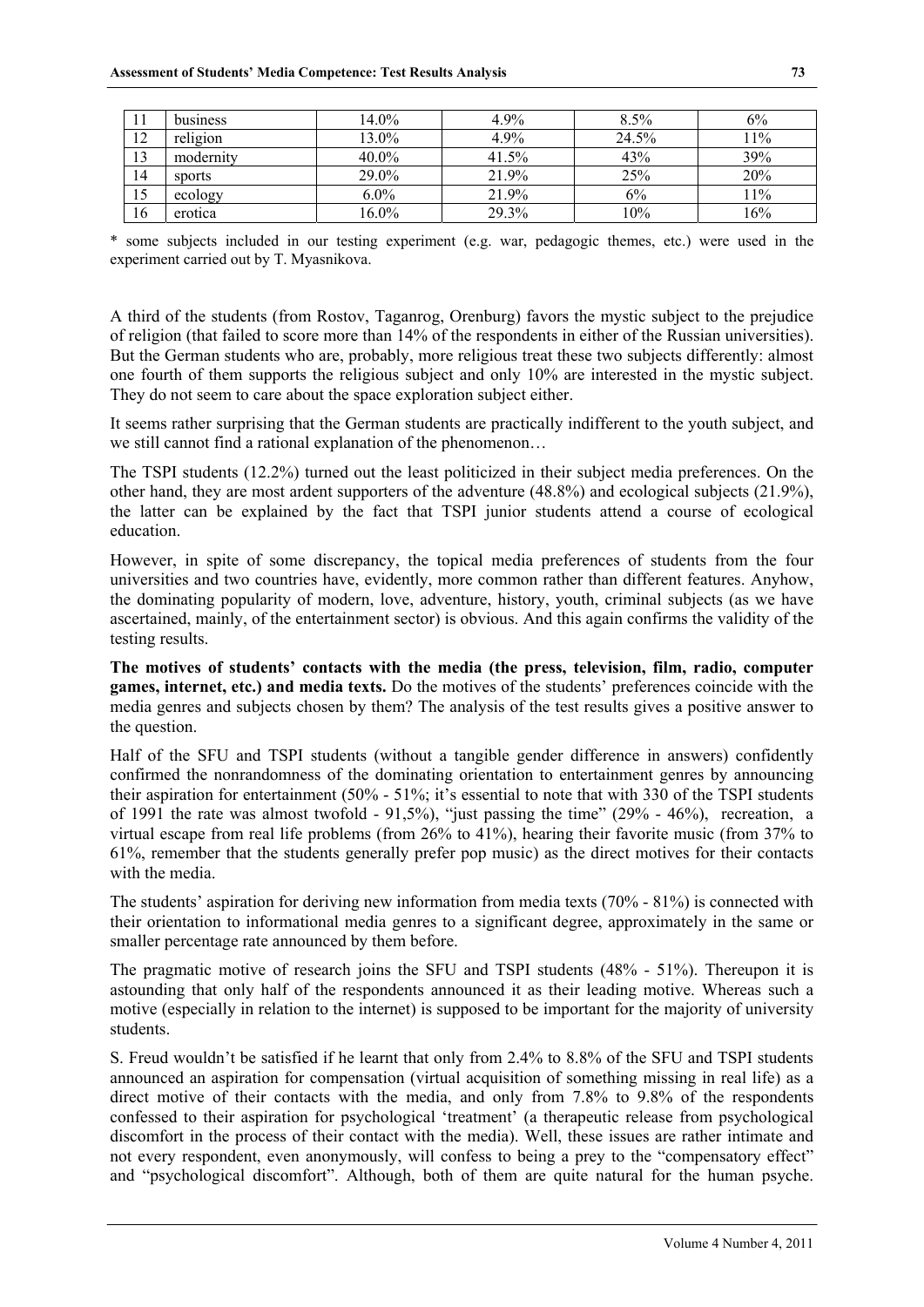Moreover, these motives manifest themselves when people watch melodramas as a rule, and there were many supporters of them among the students as we ascertained earlier (from 38% to 58%).

Another Freudian motivation indicator is aspiration for identification (for empathy, self-identification with a character / anchor of a media text) that was enormously supported by the students (from 7.8% to 17.1%, with a predominance of female respondents).

Curiously enough, the aspiration for exciting, stressful experience during the contact with dynamic media texts (action) was marked among the leading motives only by from 4.9% to 13.7% of the SFU and TSPI students. Whereas the adventure subject (where action dominates) was chosen as favorite by much more respondents – from 23% to 48%. We aren't inclined to believe that the students intended to deceive the examiner. Perhaps, they either read the questions in a perfunctory manner or wanted to answer them somewhat quicker. But, most likely, having marked their aspiration for entertainment in general as a leading motive the students didn't find it necessary to go into detail.

The motive to read / see / hear a media product of one's favorite author (from 21.6% to 34.1% with a predominance of female respondents) per se doesn't speak of anything yet. This author can be different: a popular creator of stereotyped detective stories or a great classical writer. The same goes with the motive to see / hear one's favorite anchor (from 13.7% to 24.4%): he / she can be an intellectual politologist or a charming compere as well.

From 12.2% to 17.6% of respondents announced their aspiration to criticize media content, the authors' positions (with a predominance of male respondents). The desire to develop one's own critical thinking is praiseworthy; it's another matter that its manifestation requires additional investigation.

The aspiration for philosophical / intellectual dispute / dialogue with the authors of a media text (from 7.3% to 18.6% of preferences with an evident dominant of the SFU students), aspiration for aesthetic impressions, deriving pleasure from the author's workmanship (from 26.5% to 26.8% of preferences), craving for deriving a moral lesson from a media text (from 17.1% to 18.6%) are characteristic of the audience that usually chooses such media genres as drama, tragedy or parable.

 If we take the medium percent of all the SFU and TSPI students who preferred drama (43%) we will see that only half of them rest on esthetic, philosophic or moral motives. But the students' preferences of tragedy (from  $14.6\%$  to  $17.6\%$ ) and parable (from  $2.9\%$  to  $7.3\%$ ) correspond to the abovementioned motivation a lot more.

From 8.8% to 12.2% of the SFU and TSPI students announced an ambitious aspiration to confirm their competence in different spheres of life and media culture as their leading motive of contact with the media. Approximately a similar number of students reported about their intention to learn how to create and spread media texts (from 7.3% to 11.8%). However, it's not surprising as our respondents are not students of media or journalism departments (we deliberately did not include students of the journalism faculty in the poll in order not to put students from different faculties in unequal conditions). But the fact that one in ten of the respondents announced their wish to create media texts themselves as their leading motive corresponds to a world tendency of the increasing mass involvement of people of different jobs and professions in the process (internet blogs, social networking sites, digital videorecording, etc.).

Under such an option in the test as deriving material benefit (resulting from one's contact with the media) we meant, on the one hand, popular forms of network marketing and online business projects, and on the other hand, numerous grants for students and youth which are regularly announced in the press as well as on the internet. As it turned out, such financial motivation in relation to contacts with the media is not sufficiently developed with students. From 5.7% to 10.8% of the TSPI and SFU students reported it as a leading motive what correlates in a varying degree with the rate of the students inclined to develop their critical thinking and intellectual disputes with media texts creators.

Only from 1% to 1.6% of the students appeared to have no motives for contact with the media. And that concerned only boys. It is clear that in whole these are the same respondents who manifested their rejection of any media genres and subjects before.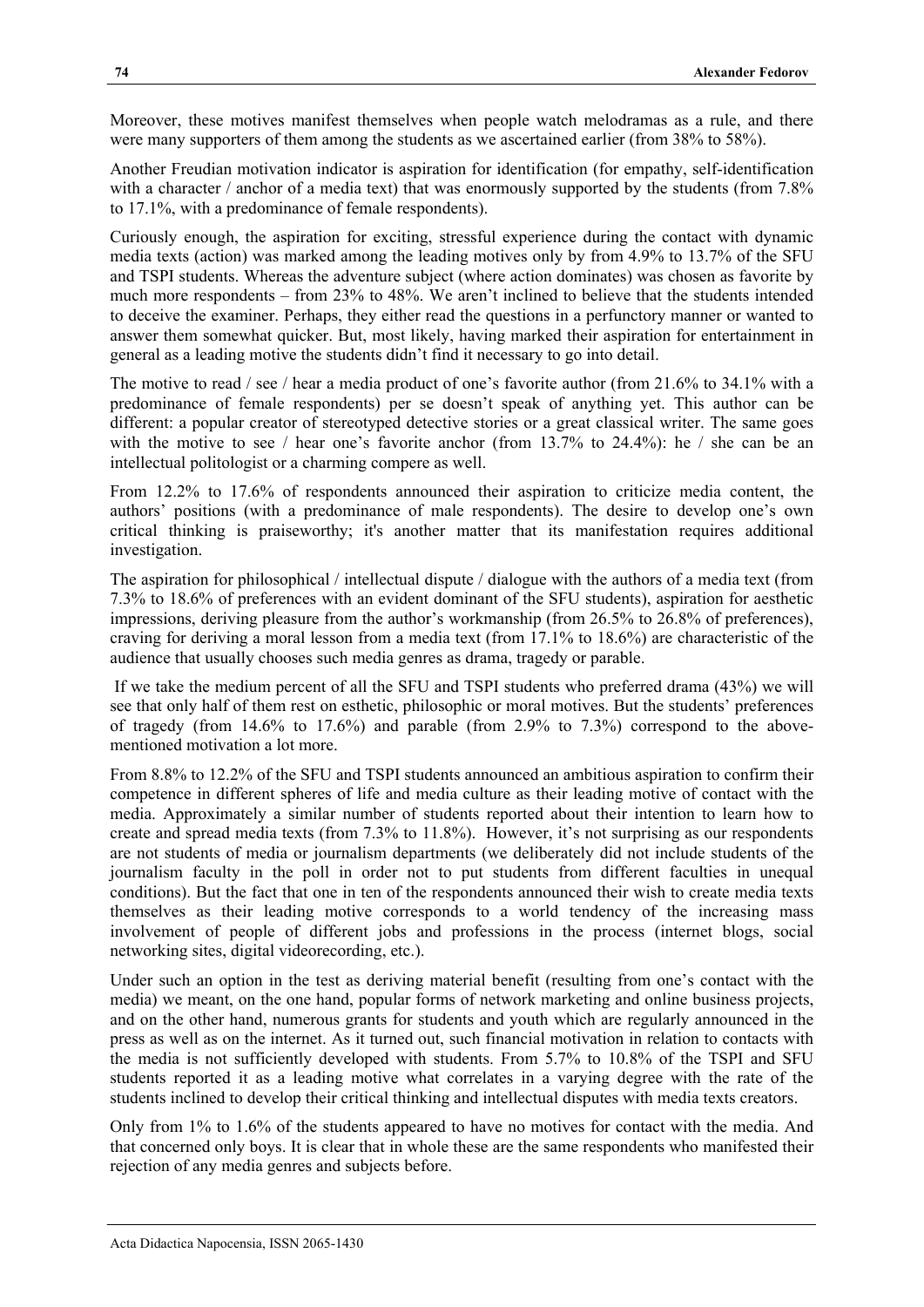We agreed on the following:

- **a high level of motivation indicator of media competence** is characteristic of the respondents who gave affirmative answers to 80% - 100% variants of their genre, topical, psychological, recreational, compensatory, esthetic and other motives of contact with the media and media texts.

**- a medium level of motivation indicator of media competence** is characteristic of the respondents who gave affirmative answers to 50% - 79% variants of their genre, topical, psychological, recreational, compensatory, esthetic and other motives of contact with the media and media texts.

**- a low level of motivation indicator of media competence** is characteristic of the respondents who gave affirmative answers to less than 50% variants of their genre, topical, psychological, recreational, compensatory, esthetic and other motives of contact with the media and media texts.

Eventually, it turned out that not more than 1% (only female respondents) of the TSPI and SFU students possess a high level of motivation indicator of media competence, from 2% to 4.9% (with a predominance of male respondents) possess a medium level of motivation indicator of media competence. A low level of motivation indicator of media competence proved to be characteristic of 95% - 97% of the respondents (with no gender difference).

Nevertheless, it should be noted that a low complex level of motivation indicator of media competence is in no way equal to the concept of a low motivation to media texts as such. As a matter of fact, the audience totally motivated by the desire for entertainment as a rule is unable to give affirmative answers to more than 50% of our test questions, otherwise they will inevitably have to supply a more intellectual and varied range of answers.

On the other hand, a relatively narrow range of motives towards media texts can also be characteristic of highly intellectual people who choose, for example, the aspiration for esthetic impressions and / or philosophical dispute as their leading motives of media contacts. That is why 19.7% of the SFU and TSPI students having such preferences can claim on a positive assessment of their media competence in our experiment (though its total motivation component does not overcome a 50% barrier).

Using the results of a similar research carried out by T. Myasnikova [Myasnikova, 2010, p. 28], we composed a table of the motives of media contacts preferred by students from four universities – South Federal University, Taganrog State Pedagogical Institute, Ludwigsburg University of Education and Orenburg State University (Table 3).

|                | Motives of contact with the media,<br>media texts appealing to students<br>(% of preferences in whole) | Number of students (in percentage terms)<br>who chose the motive of contact with the media and<br>mediatexts in the following universities: |                                                                          |                                                                      |                                                    |  |
|----------------|--------------------------------------------------------------------------------------------------------|---------------------------------------------------------------------------------------------------------------------------------------------|--------------------------------------------------------------------------|----------------------------------------------------------------------|----------------------------------------------------|--|
| $N_2$          |                                                                                                        | <b>South</b><br>Federal<br>University<br>(Russia)                                                                                           | <b>Taganrog</b><br><b>State</b><br>Pedagogic<br>al Institute<br>(Russia) | Ludwigsburg<br><b>University of</b><br><b>Education</b><br>(Germany) | Orenburg<br><b>State</b><br>University<br>(Russia) |  |
|                | Information gaining<br>$(73.5\%)$                                                                      | 81.4%                                                                                                                                       | 70.7%                                                                    | 75%                                                                  | 67%                                                |  |
| 2              | Entertainment pursuit<br>$(56,0\%)$                                                                    | 50.0%                                                                                                                                       | 51.2%                                                                    | 84%                                                                  | 39%                                                |  |
| 3              | Listening to favorite music<br>$(45.6\%)$                                                              | 37.3%                                                                                                                                       | 61%                                                                      | 36%                                                                  | 48%                                                |  |
| $\overline{4}$ | Information search for academic,<br>scientific purposes $(42.3\%)$                                     | 48.0%                                                                                                                                       | 51.2%                                                                    | 26%                                                                  | 44%                                                |  |
| 5              | Leisure activity $(40.2\%)$                                                                            | 29.4%                                                                                                                                       | $46.3\%$                                                                 | 47%                                                                  | 38%                                                |  |
| 6              | Recreation, rest (a virtual escape from                                                                | 26.5%                                                                                                                                       | 41.5%                                                                    | 45%                                                                  | 38%                                                |  |

| Table 3. Motives of students' contacts with the media (the press, television, film, radio, computer games, |  |  |  |  |  |  |  |  |
|------------------------------------------------------------------------------------------------------------|--|--|--|--|--|--|--|--|
| internet, etc.) and media texts                                                                            |  |  |  |  |  |  |  |  |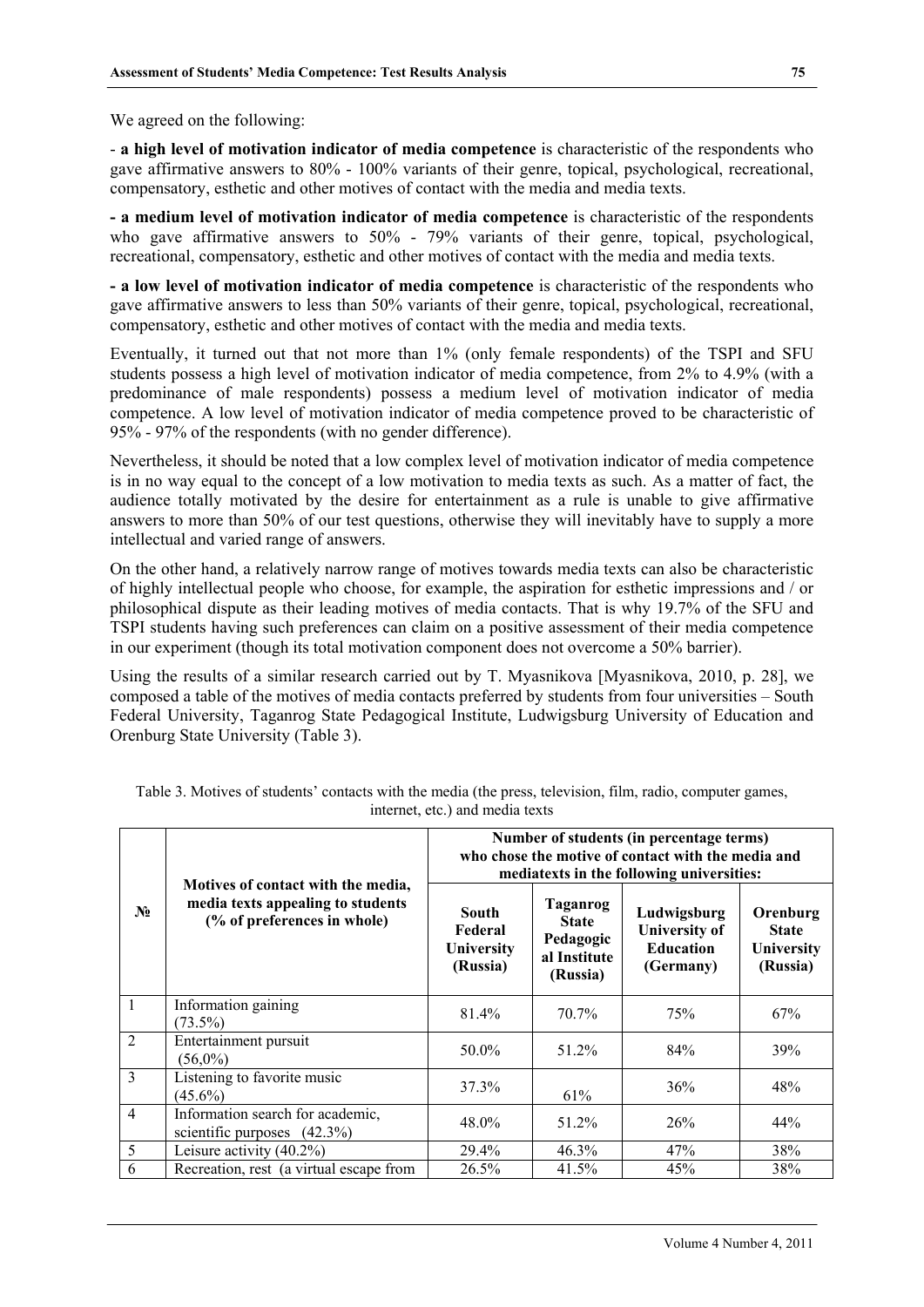|                | real life problems)<br>$(37.8\%)$                                                                                                   |         |       |       |        |
|----------------|-------------------------------------------------------------------------------------------------------------------------------------|---------|-------|-------|--------|
| $\overline{7}$ | Desire to read / see / hear a media<br>product of the favorite author<br>$(22.5\%)$                                                 | 21.6%   | 34.1% | 6.5%  | 28%    |
| 8              | Getting esthetic impressions (enjoying<br>the author's workmanship)<br>$(20.8\%)$                                                   | 26.5%   | 26.8% | 5%    | 25%    |
| 9              | Deriving a moral lesson from a media<br>text<br>$(18.6\%)$                                                                          | 18.6%   | 17.1% | 11.5% | 27%    |
| 10             | Desire to see / hear a favorite actor /<br>anchorperson<br>$(17.9\%)$                                                               | 13.7%   | 24.4% | 11.5% | 22%    |
| 11             | Aspiration to disclose, criticize a<br>media message, the authors' position<br>(13.7%)                                              | 17.6%   | 12.2% | 17%   | 8%     |
| 12             | Aspiration for philosophical /<br>intellectual dispute / dialogue with the<br>authors of a media text<br>$(11.1\%)$                 | 18.6%   | 7.3%  | 1.5%  | 17%    |
| 13             | Desire to confirm one's competence in<br>different spheres of life and media<br>culture<br>$(10.4\%)$                               | 8.8%    | 12.2% | 6.5%  | 14%    |
| 14             | Aspiration for identification (empathy,<br>self-identification with a character /<br>anchor of a media text)<br>$(8.9\%)$           | 7.8%    | 17.1% | 1.5%  | 9%     |
| 15             | Exciting, stressful experience during<br>the contact with dynamic media texts<br>(action)<br>$(8.7\%)$                              | 13.7%   | 4.9%  | 7%    | 9%     |
| 16             | Intention to learn how to create and<br>spread media texts by studying<br>professional media production<br>$(8.0\%)$                | 11.8%   | 7.3%  | 4%    | 9%     |
| 17             | Psychological 'treatment' (a<br>therapeutic release from psychological<br>discomfort in the contact with the<br>media)<br>$(6.8\%)$ | 7.8%    | 9.8%  | 1.5%  | $8\%$  |
| 18             | Compensation (virtual acquisition of<br>something missing in real life)<br>$(5.6\%)$                                                | 8.8%    | 2.4%  | $0\%$ | $11\%$ |
| 19             | No motives for contacts with media<br>texts $(1.5%)$                                                                                | $1.0\%$ | 1.6%  | 3.5%  | $0\%$  |

A comparative analysis of the table data shows that the leading motives for contacts with the media and media texts in the four universities are: information gaining (73% on the average), entertainment pursuit (56% on the average, but the rate is much higher with the German students – 84%), listening to favorite music (45% on the average), information search for academic purposes (42% on the average), a popular pastime or leisure activity (40% on the average), recreation and rest (38% on the average), a desire to read / see / hear a product of the favorite author (22% on the average).

Here, despite some differences in the figures, one can see that the entertainment and recreation motives are common for students of all the four universities.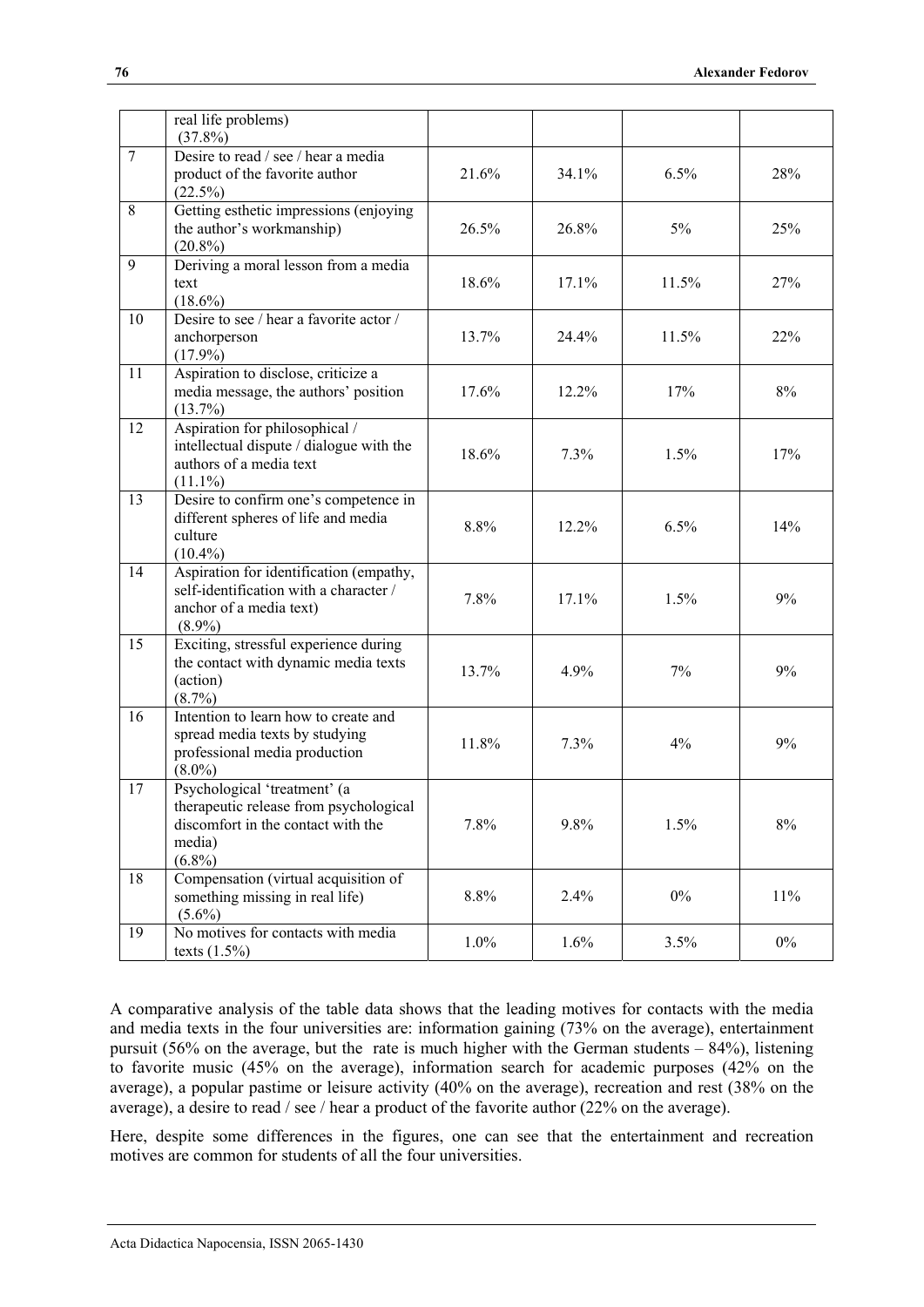Getting esthetic impressions and deriving a moral lesson from a media text in aggregate collected 20% of the students' votes. The German students showed here the lowest motivation (from 5% to 11%). By the way, the German students reveal a lower motivation in comparison to the Russian students in many positions. For instance, a desire to read / see / hear a media product of the favorite author (6.5%), a desire to confirm their competence in different spheres of life and media culture (6.5%), an aspiration for identification (empathy, self-identification with a character / anchor of a media text) (only 1.5%), an aspiration to disclose, criticize a media message, the authors' position (the same 1.5%), etc.

It is also surprising that only 26% of the German students announced an information search for academic, scientific and research purposes as a leading motive of contacts with the media, whereas with the Russian students this motive was mentioned by half of the respondents.

The significant difference between the Russian and German students in these positions can be probably explained by a certain 'closedness' of the respondents from Ludwigsburg towards a foreign examiner (T. Myasnikova) who tested them. Indeed, it is difficult to imagine that German students are quite immune to such natural aspects of media perception as self-identification with a character / anchor of a media text, or a compensation pursuit (aspiration for virtual acquisition of something missing in real life). A grant of the German scientific fund DAAD gave me an opportunity to communicate with Ludwigsburg students in June, 2010, and our talks confirmed indirectly their caution and restraint in relation to admitting their media preferences.

# **Assessment of the user / contact indicator level of media competence (frequency of contacts with different types of media, ICT skills): analysis of students' test results**

*The objective*: to ascertain the frequency of the audience's contacts with different types of media, the audience's ICT skills; the obtained results will show the degree of the respondents' media awareness, priority selection of certain media.

Each respondent is offered to choose a variant of frequency of contacts with different media (the press, television, radio, internet, computer / video games) and ICT skills from several alternatives.

It is clear that the levels of the motivation indicator of media competence will affect the content of media contacts. However, according to our hypothesis, this influence is not direct: in other words, even a wide range of motives for contact with the media does not mean that these contacts will be too frequent and vice versa.

**Frequency of the audience's contacts with printed media texts (the press).** The analysis of the test results showed that the students generally read the press several times a week (from 36.6 % to 53.9 % - with a predominance of female respondents). From 11.8 % to 21.9 % read the press several times a month (here male respondents prevail), from 13.7 % to 24.4 % of respondents refer to the press even more seldom.

The difference between the SFU and TSPI students manifests itself in relation to two extreme positions. 17.6 % of the SFU students read the press daily while only 2.4 % (only females) of the TSPI students have the same habit. Among the German students the percentage of the respondents reading the press daily appeared to be higher  $-21.5\%$  [Myasnikova, 2010, p. 29].

While among the SFU students there are no people ignoring the press, there are 9.8% (all of them are male respondents) of the TSPI students who do not read the press at all. On the one hand, such a rate difference can be explained by a relatively small sample of respondents. On the other hand, – by a higher level of the general intellectual development of the SFU students, one of the largest universities in the country (there are more city dwellers who enter South Federal University than Taganrog State Pedagogical Institute).

**Frequency of the audience's contacts with radio programs.** Listening to the radio is noticeably more popular than reading the press with the students: from 26.8 % to 37.3 % of the audience (girls, in a greater degree) refer to it daily, and the additional 17% do it several times a week. At the same time, the number of students who rarely listen to the radio or never listen to it is not less than a third of the respondents in total.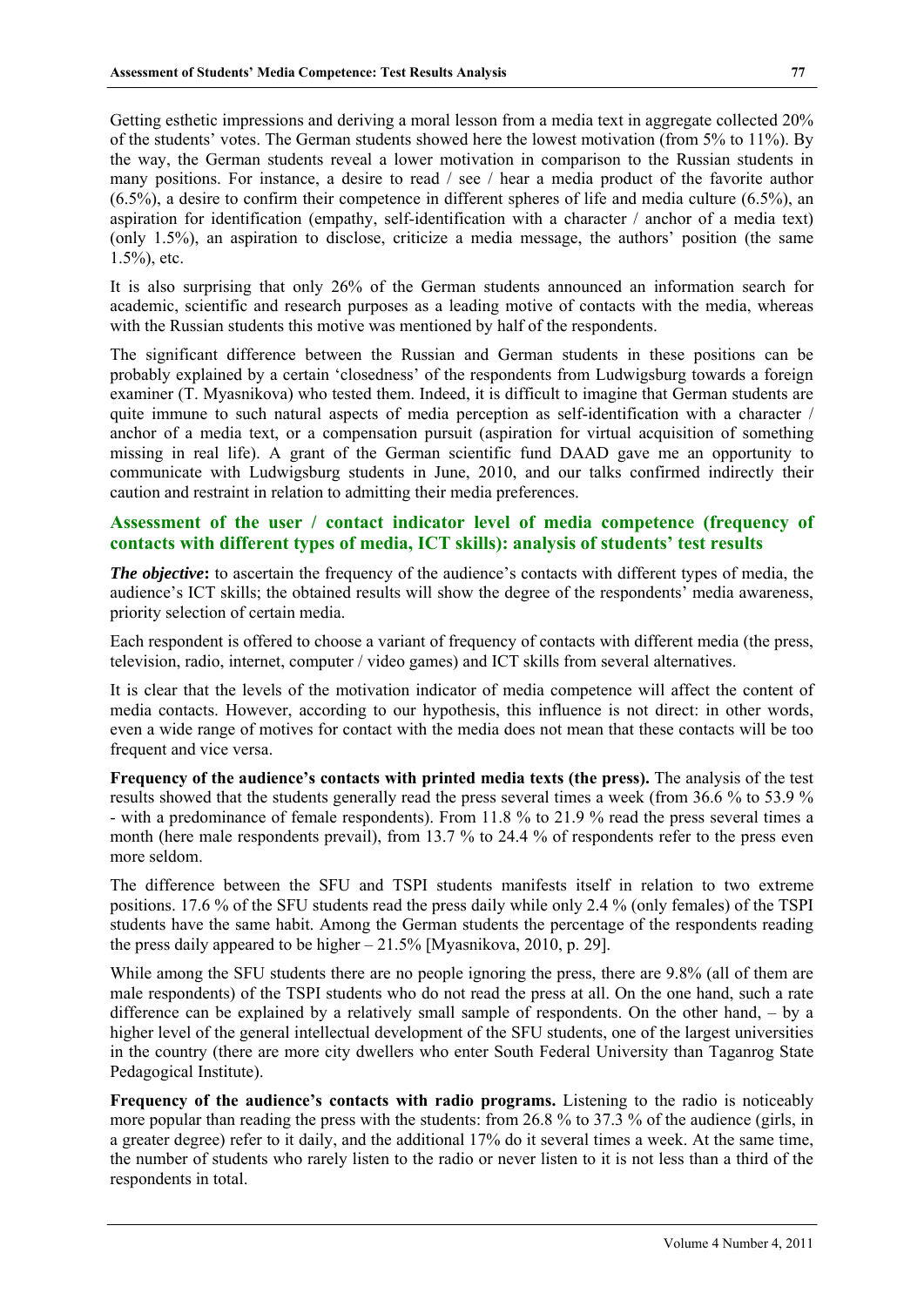And it is the Taganrog male students who most rarely listen to the radio. The German students listen to the radio much more often (52 % of them do it daily) [Myasnikova, 2010, p. 29].

**Frequency of the audience's contacts with video / computer games.** Unlike school students the SFU and TSPI students play computer / video games more moderately. From 12.2% to 37.3% of the students (with a bare majority of male respondents) do it daily. From 17.6% to 24.4% (without a significant gender difference) do it several times a week. About 10% of the respondents do it several times a month. However, from 27.5% to 36.6% of the students play computer games rarely and 11.5% do not play them at all.

**Frequency of the audience's contacts with television programs.** The SFU and TSPI students watch television programs much willingly than they read the press, listen to the radio or play computer games. From 54.9% to 70.7% of the students (predominantly, female respondents) confirmed their daily contacts with the television screen. From 9.8% to 15.7% of the respondents watch TV several times a week. From 3.9% to 7.3% watch TV several times a month. The number of the students who rarely watch or do not watch TV at all is only 8.7% in total.

**Frequency of the audience's contacts with the internet.** Not long ago watching TV was a numberone priority with any audience. Nowadays students prefer the internet to television: from 73.2% to 89.2% of the SFU and TSPI respondents (without a significant gender difference) go online daily. From 6.9% to 19.5% of the students go online several times a week. The number of the Taganrog and Rostov students using the internet or going online rarely does not exceed 5% what again proves the internet more often fulfills multimedia functions for a student audience – those of the press, the radio, television, and video / computer games.

By the way, the percentage of the German students going online daily is similar - 73% [Myasnikova, 2010, p. 29].

**Frequency of the audience's contacts with a mobile phone.** However, one should not forget that the modern mobile phone has already incorporated almost all media functions – from the press and the radio – to video games, television and the internet. That is the reason for the dominance of mobile communication in the students' media preferences: 97% of the Taganrog and Rostov students (without a tangible gender difference) announced the mobile phone among their most preferred daily contacts with the media. That is extremely significant that such variants of answers as using a mobile phone several times a month, rarely or never collected a single (!) student's vote. Thus, it seems pretty certain that a present-day student cannot imagine his / her media contacts without mobile communication.

Unfortunately, T. Myasnikova did not research the students' attitude to mobile communication.

**Types of media which the audience can use.** In the first place the SFU and TSPI respondents (from 92.7% to 98%, without a noticeable gender difference) mentioned mobile phones, computers and TV sets. They are also good at using other types of media (a video recorder, a sound recorder, a dictophone, a camera): from 80.4% to 93.1% of positive answers. Only 2.4% of the students confessed to having no ICT skills (only Taganrog female respondents). So, in general the students' level of media awareness can be assessed as high.

**Types of media texts which the audience can create.** As one would expect, the types of media texts which the students' audience can create correspond to their ICT skills. So, from 85.4% to 93.1% of the SFU and TSPI respondents (without a noticeable gender difference) can create computer texts (Word, PDF, etc.). From 58.5% to 76.5% of the students (also without a noticeable gender difference) can make photos, multimedia presentations, portfolios. About a third of the students (here the male respondents dominate) can create videos / films, clips, sound media texts. There are also more advanced media users: from 7.3% to 17.6% (here the majority of the respondents are male SFU students) can create computer and video animation (cartoons), texts and images for web pages, portals.

Less that 5% of the respondents have no ICT skills or find difficulty in answering.

## **Types of media activity of the audience.**

We tried to verify the students' answers concerning the types of media they can use and the types of media texts they can create by asking them about the types of their media activity.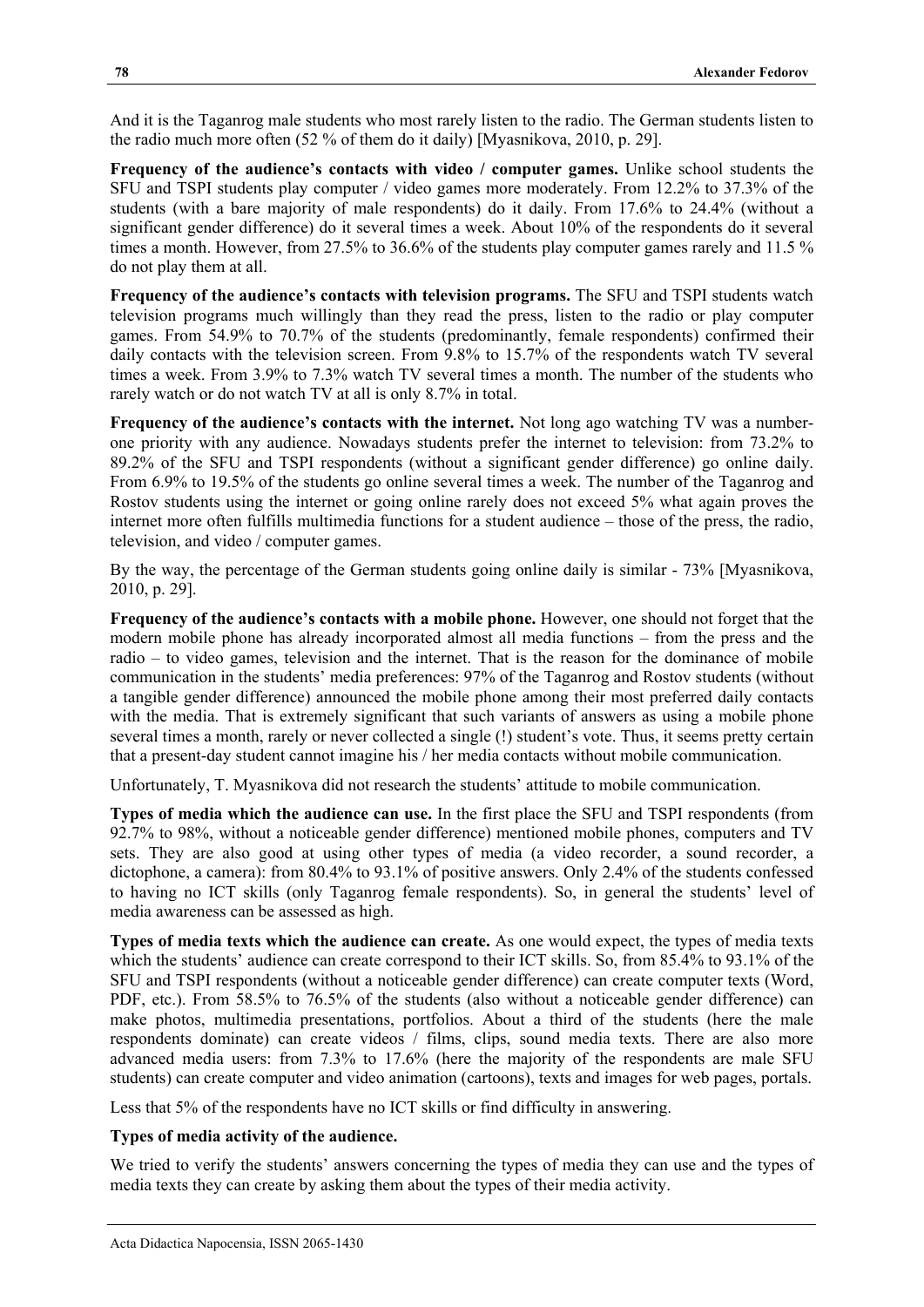As it turned out, the SFU and TSPI students preferred the following types of activities (in descending order):

- creating and active using e-mail boxes: from 41.5% to 52.9% of preferences;

- active engagement in internet groups, blogs of interest ('Classmates', 'In Contact', etc.): from 44.1% to 49.6% of preferences (without a noticeable gender difference);

- creating and active using / adding photo / video / film texts: from 29.4% to 46.3% (without a noticeable gender difference);

- active use of websites, blogs: from 26.8% to 34.3% (without a gender difference in the answers);

- creating and active using / adding multimedia portfolios, presentations: from 19.5% to 31.4% (with a sharp difference in gender and place of education);

- active membership in the authors team of a periodical (including online press) or a radio / television program, in a group of internet shop owners or / and other portals providing commercial services: from 2.4% to 5.9% of the respondents.

Only 5.7% of the students failed to choose any type of media activity (generally, they were male SFU respondents). 15.9% of the students find difficulty in replying (chiefly female respondents).

Thus, these results confirmed the tendency that manifested itself in the answers to the previous sets of questions: at least a fourth of present-day students actively participate in media production, and are involved in practical media activities.

#### **Classification of user / contact indicator levels of the audience's media competence.**

We agreed on the following:

- **a high level of the user / contact indicator of media competence** is characteristic of the respondents who can use 80% - 100% of ICT types; can create 80% - 100% of media texts types suggested in our questions; engaged in 80% - 100% of different media activities.

- **a medium level of user / contact indicator of media competence** is characteristic of the respondents who can use 50% - 79% of ICT types; can create 50% - 79% of media texts types suggested in our questions; engaged in 50% - 79% of different media activities.

- **a low level of user / contact indicator of media competence** is characteristic of the respondents who can use less than 50% of ICT types; can create less than 50% of media texts types suggested in our questions; engaged in less than 50% of different media activities.

Eventually**,** it turned out that none of the TSPI and SFU respondents revealed a high level of the user / contact indicator of media competence but it is quite natural as none of them studies at a media or journalism department, all the more so they are far from being media professionals.

From 12.2% to 17.6% showed a medium level of the user / contact indicator of media competence (without a noticeable gender difference) what is a bit less than the fourth of the students who announced their inclination for practical media activity.

From 81.4% to 87.8% manifested a low level of the user / contact indicator of media competence (also without a noticeable gender difference). It means any student can be very good at using some types of media (making photos or using e-mail), but he / she does not possess the necessary integrated skills for using media for creating different media texts.

# **Assessment of the cognitive / informational indicator level of the audience's media competence: analysis of students' test results**

*The objective of the experiment:* to ascertain the students' knowledge of media terminology, history and theory of media culture. The test results, on the one hand, will show the knowledge gaps in media terminology, history and theory of media culture of the control group of respondents, and on the other hand, will confirm the effectiveness of media education lessons conducted in the experimental group.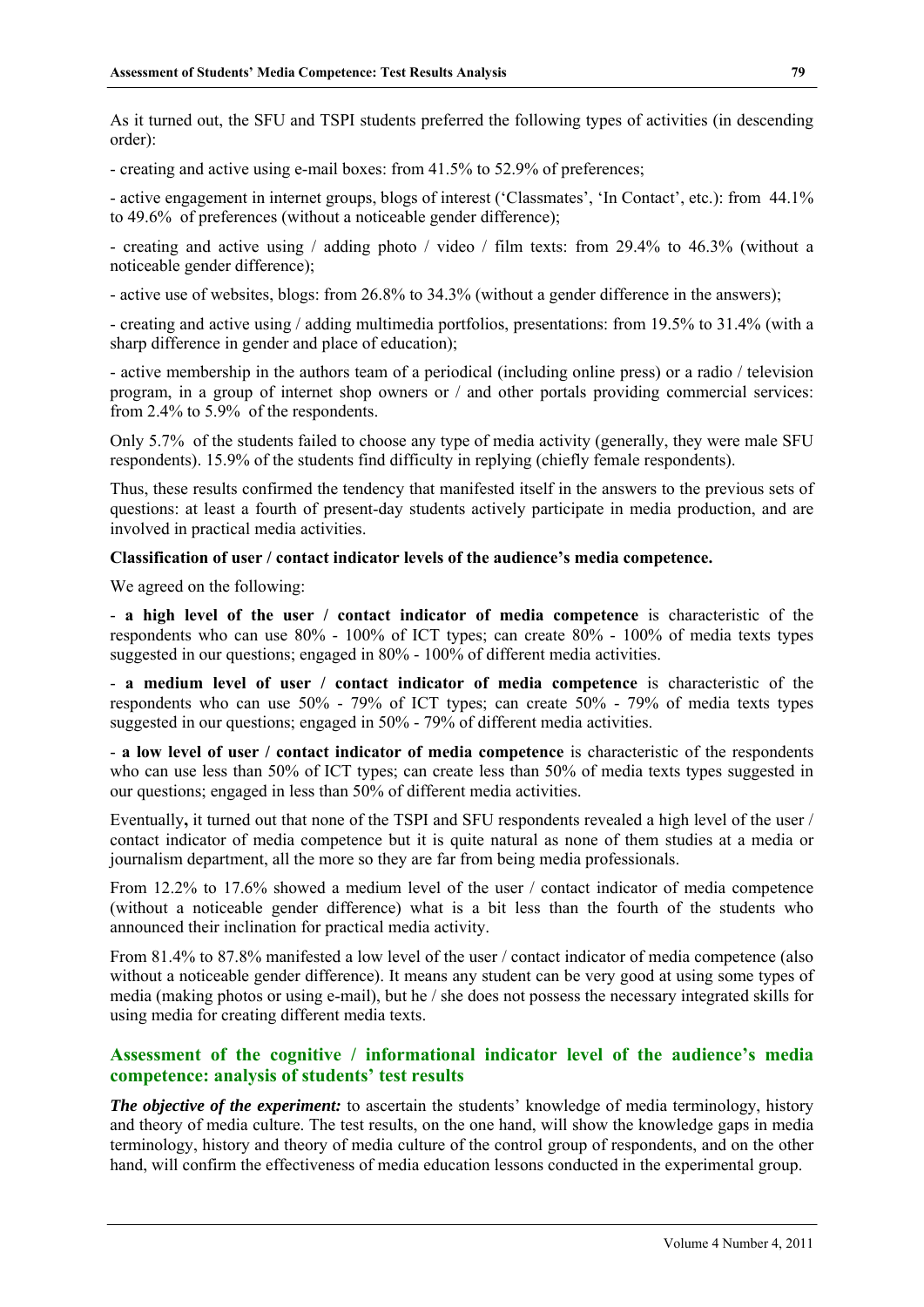*Practical realization.* The peculiarity of the experiment is that a respondent is offered to answer questions concerning media terminology (10 questions), history of the media (10 questions) and the theory of media culture (10 questions).

Of course, there is a certain connection between the levels of the contact, motivation and information indicators of media competence. It is clear that a person who has no media contacts or motives is unlikely to know anything about media culture. However, according to our hypothesis, a high level of the contact and motivation indicators of media competence can easily be combined in a person with a low / medium level of the information indicator and vice versa.

We take it for granted that a multiple-choice test is always accompanied by a possibility of giving an accidental / intuitive right answer that is not actually knowledge-based. Besides, we cannot exclude prompting. However, the results of such testing can always be validated / accompanied by a set of individual analytical, creative assignments, or interviews.

*Knowledge of media terminology.* More than half of the TSPI and SFU respondents - from 48.8% to 90.3% (average 69.5% without a significant gender difference) managed to answer correctly the questions concerning such terms as *media text, editing, media category, mediateque, media culture, media perception, media language, media competence.* 

A smaller number of the respondents (42.8%) correctly defined the term the *plot / story* of a media text.

## *Knowledge of the history of media culture.*

As for the knowledge of some specific dates, time periods, surnames of people, connected with the historic development of media culture, the TSPI and SFU students appeared less competent in these questions: 17.8% of correct answers were given by the Taganrog respondents and 29.6% - by the Rostov students; the average knowledge percentage of both the universities is 23.7%.

### *Knowledge of the theory of media culture.*

Judging by the answers to the given questions and assignments, the students' awareness of the theory of media culture was the following: 31.5% of correct answers were given by the Taganrog respondents and  $36.2\%$  by the Rostov students (the average percentage  $-33.8\%$ )

## **Classification of the cognitive / informational indicator levels of media competence.**

We agreed on the following:

- **a high level of the cognitive / informational indicator of media competence** is characteristic of the respondents who answered 80% - 100% of the suggested questions correctly. Consequently, the respondents who answered 50% - 79% of the questions correctly have **a medium level of the cognitive / informational indicator of media competence.** And those who gave less than 50% of correct answers possess **a low level of the cognitive / informational indicator of media competence.** 

Eventually, it turned out that the number of the Taganrog and Rostov students who showed a medium level of the cognitive / informational indicator of media competence was average 39.1% (without a significant difference in gender). 59% of the respondents revealed a low level of the cognitive / informational indicator of media competence (without a significant difference in gender either). Only 3.8% of the Rostov respondents manifested a high level of the cognitive / informational indicator of media competence, whereas among the Taganrog respondents there were no such students at all. Generally speaking, it shows that more than half of the students despite their close involvement in some media (chiefly, in the internet, mobile communication, and television) and practical media skills/ ICT skills, revealed a low level of the cognitive / informational indicator of media competence in whole.

## **Conclusion**

Despite the students' active motivation for media entertainment and distraction from real life problems (more than half of preferences), in whole, the integrated level of the motivation indicator of the students' media competence can be characterized as low (96%).